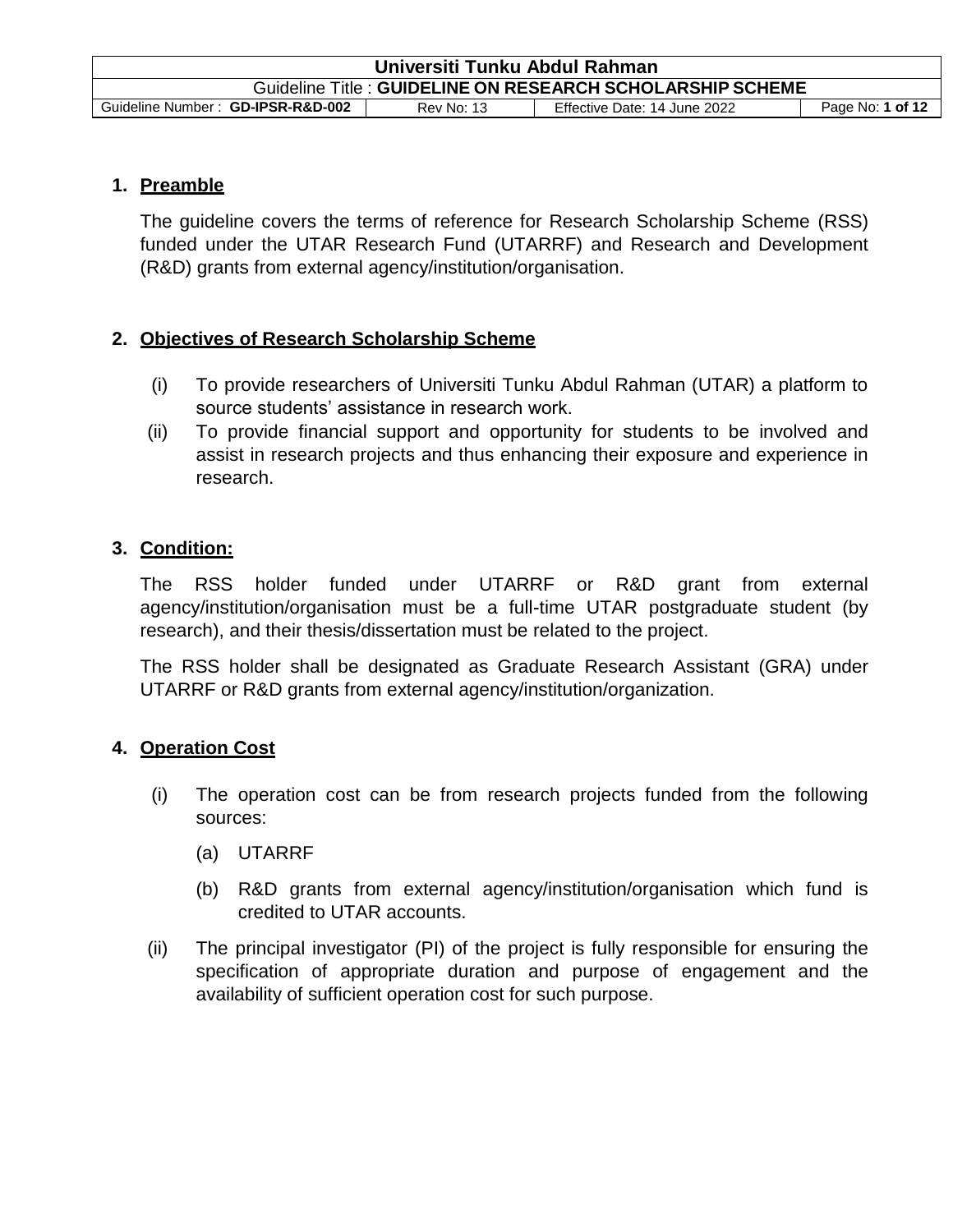| Universiti Tunku Abdul Rahman                                                                              |  |  |  |  |
|------------------------------------------------------------------------------------------------------------|--|--|--|--|
| Guideline Title : GUIDELINE ON RESEARCH SCHOLARSHIP SCHEME                                                 |  |  |  |  |
| Guideline Number: GD-IPSR-R&D-002<br>Effective Date: 14 June 2022<br>Page No: 2 of 12<br><b>Rev No: 13</b> |  |  |  |  |

# **5. Stipend**

- (i) The RSS holder shall be given a monthly stipend according to the recommendation of the PI and the rate specified by the University, with the approval from the Director of IPSR
- (ii) The following monthly stipend applies for the RSS holder and subject to the approved amount:
	- (a) For Master's student: shall not exceed RM2,500.00 per month.
	- (b) For PhD student: shall not exceed RM3,300.00 per month.
- (iii) In the event the maximum stipend for the RSS holder of R&D grants from external funding agency/institution/organisation is lower than the monthly stipend specified in Section 5 (ii), the PI of the project may apply for:
	- (a) For Master's student: top-up stipend up to RM700.00 per month within the duration of the project.
	- (b) For PhD student: top-up stipend up to RM1,000.00 per month within the duration of the project.

The total stipend amount after top-up shall not exceed the maximum amount stated in Section 5(ii).

- (vi) The RSS holder is allowed to be engaged as Student Assistant (SA) for another research project with the following conditions:
	- (a) The maximum hours of engagement as SA is 8 hours per week.

The combined stipend amount for the RSS holder and SA shall not exceed the amount specified in Section 5 (i) The RSS holder funded under UTARRF is allowed to apply as SA under another project with different PI.

- (b) The RSS holder is responsible to declare his current scheme that was awarded to him.
- (c) The RSS holder has not been awarded the top-up stipend as mentioned in Section 5 (iii).

# **6. Tuition Fees Support**

This Scheme may support tuition fees (Technical Unit Fee and Research Component Fee) payment for postgraduate programmes by research mode only.

The fund for the tuition fees shall be from the approved amount of the RSS under UTARRF or external agency/institution/organisation funding body.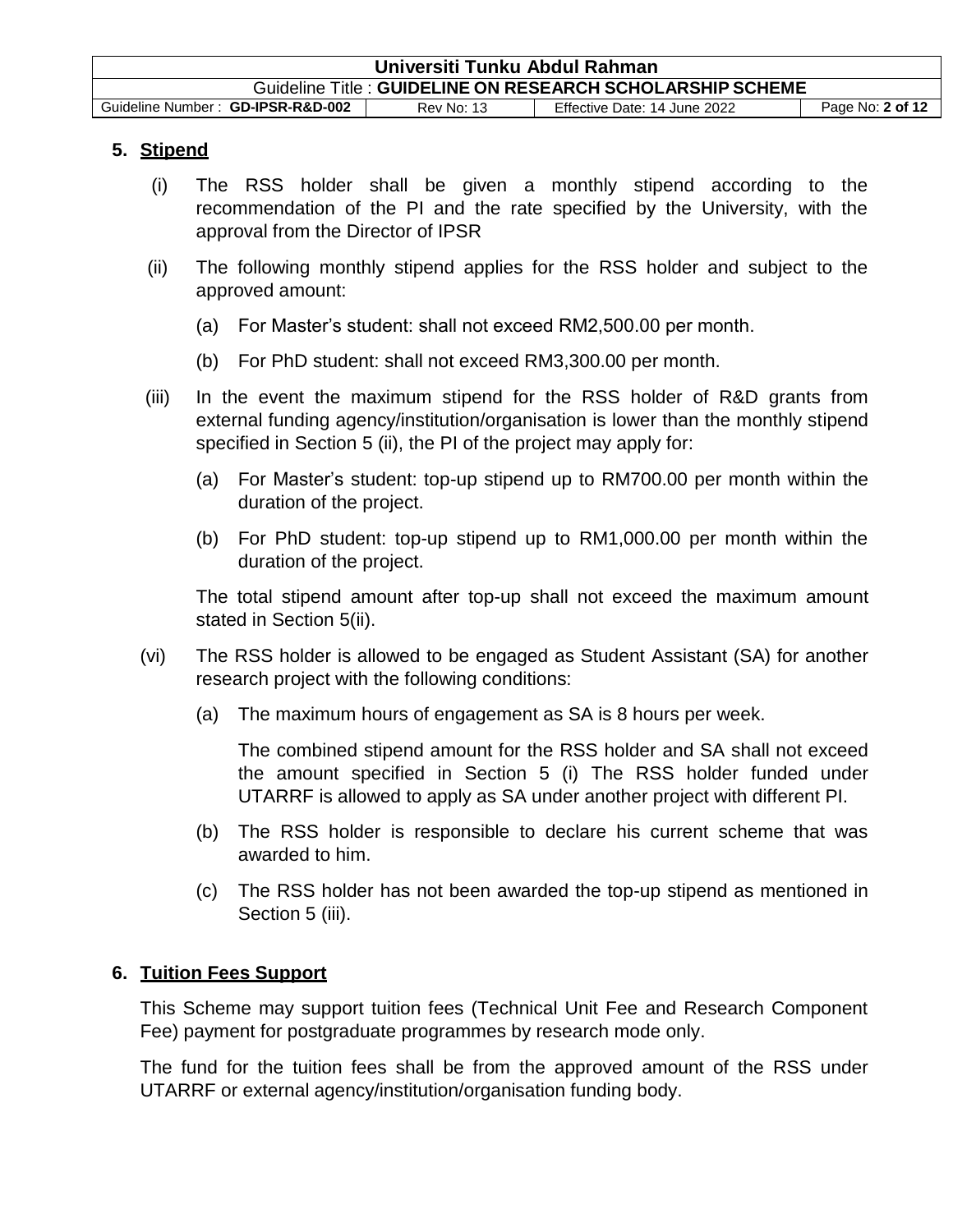| Universiti Tunku Abdul Rahman                                                                       |  |  |  |  |
|-----------------------------------------------------------------------------------------------------|--|--|--|--|
| Guideline Title: GUIDELINE ON RESEARCH SCHOLARSHIP SCHEME                                           |  |  |  |  |
| Guideline Number: GD-IPSR-R&D-002<br>Effective Date: 14 June 2022<br>Page No: 3 of 12<br>Rev No: 13 |  |  |  |  |

An RSS holder who opted for this option and whose tuition fees had been paid is not allowed to withdraw from this arrangement for the maximum period of one (1) year.

In the event the RSS holder is awarded another scholarship and his tuition fees have not been paid under this Scheme, or he was granted an extension of his RSS, the RSS holder may apply to the Director of IPSR to cancel this option. The decision of the Director of IPSR shall be final.

### **7. UTAR Education Foundation Tuition Fee Scholarship**

- (i) UTAR Education Foundation Tuition Fee Scholarship may be given to the RSS holder of a postgraduate programme by research mode only, subject to the following criteria:
	- (a) For Master's student: applicants must have graduated with a good Bachelor's degree with CGPA of 3.5 and above or equivalent qualification;
	- (b) For PhD student: applicants must have obtained a Master's degree and a good Bachelor's degree with CGPA of 3.5 and above or equivalent qualification.
- (ii) Terms & Conditions
	- (a) The application of this scholarship is only allowed at the commencement of study or in the first year of study.
	- (b) Covers Technical Unit Fee and Research Component Fee for the normal duration of the study.
	- (c) Does not apply to Other Fees *i.e.* Registration fee, Activity & Service fee, Resource Centre fee, Exam & Facility fee, Caution Money, Medical & Health Insurance Premium as well as research expenditure, recurring fees, thesis examination fee, etc.
	- (d) For Conversion of Candidature from Master's to PhD Programme, does not cover Processing Fee, Conversion Fee and Other Fees *i.e.* Activity & Services Fee, Resource Centre Fee, Exam & Facility Fee, Dissertation/Thesis Examination Fee.
	- (e) The tuition fee scholarship award, tenable for the duration of the programme of study will be reviewed subject to the following conditions:
		- i. 'Satisfactory' progress as reported by the supervisor(s) in the Postgraduate 6-monthly progress report – scholarship continues to be in effect.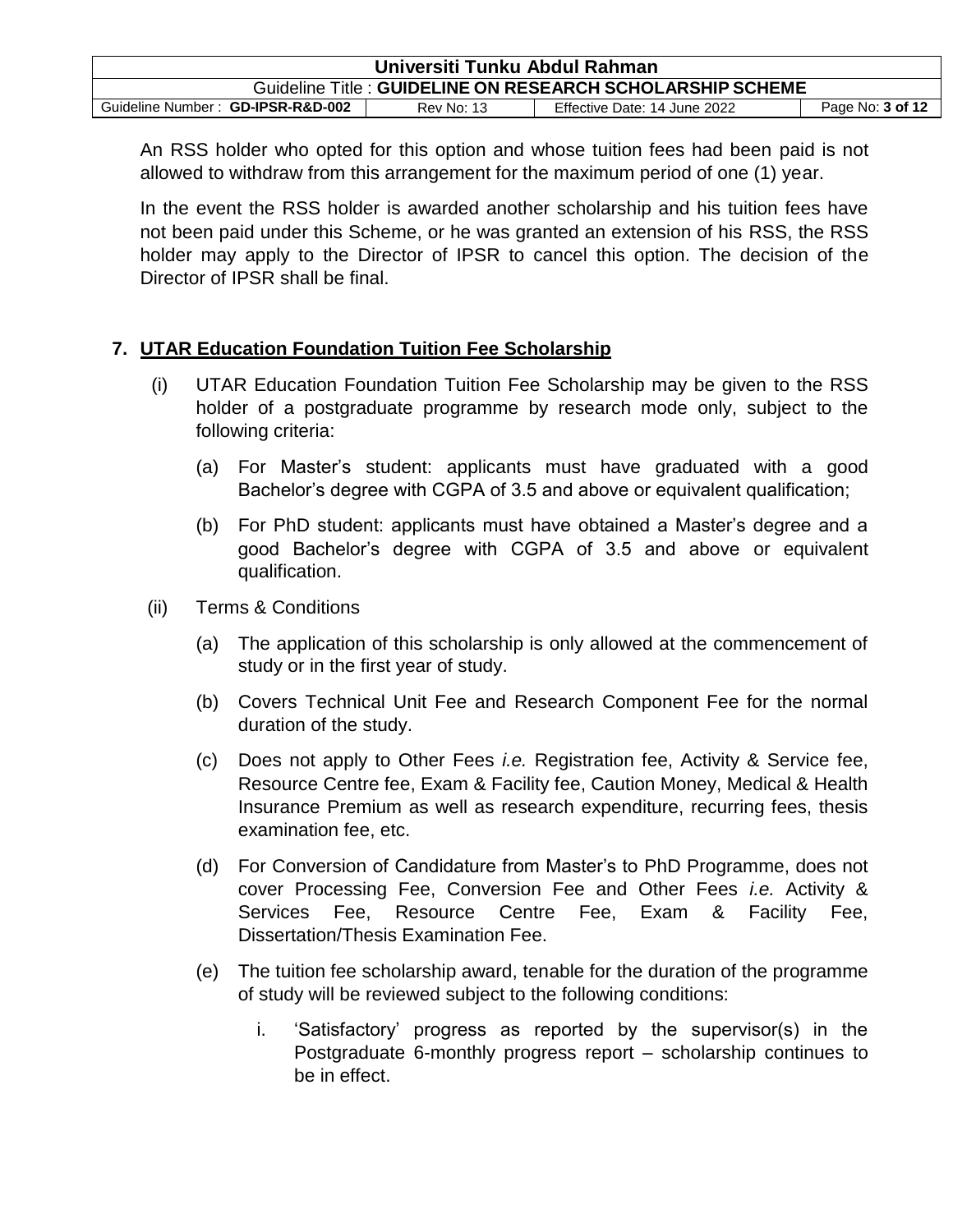| Universiti Tunku Abdul Rahman                                                                       |  |  |  |  |
|-----------------------------------------------------------------------------------------------------|--|--|--|--|
| Guideline Title: GUIDELINE ON RESEARCH SCHOLARSHIP SCHEME                                           |  |  |  |  |
| Effective Date: 14 June 2022<br>Guideline Number: GD-IPSR-R&D-002<br>Page No: 4 of 12<br>Rev No: 13 |  |  |  |  |

- ii. 'Non-satisfactory' or 'Non-submission' progress scholarship ceases. Once a scholarship has ceased, the RSS holder will not be able to regain the scholarship
- (f) The normal duration of study is:
	- i. two (2) years for Master's student;
	- ii. three (3) years for PhD student.
- (g) The tuition fee scholarship awarded will be automatically terminated at any time should the RSS holder withdraw from his programme of study and/or RSS engagement.

# **8. Duration of Research Scholarship**

The RSS holder shall be engaged for the duration of one (1) year to a specific research project. An extension of the RSS may be granted for a second  $(2^{nd})$  year (Master and PhD Student) and third  $(3<sup>rd</sup>)$  year (Phd Student) based on the criteria stated in Section 9(iv). RSS extension for the external grant will depend on the research project duration and funding availability.

# **9. Application and Approval**

- (i) Application
	- (a) An Applicant may apply by completing the RSS Application form and submitting the form to the PI within his first year of study or earlier (applicable for UTARRF project only). In the event the applicant is a non-Malaysian, he is required to be a registered student for a Postgraduate Programme in UTAR before applying for UTAR RSS
	- (b) Application under external agency/institution/organisation funding body is subject to the requirement by the funding body.
	- (c) Applicant is to indicate his eligibility for tuition fee sponsorship or opt for tuition fees support.
	- (d) The PI is not allowed to engage the RSS holder if the remaining duration of the research project is less than three (3) months.
	- (e) The duly completed form shall be submitted to the Head of Department and Dean of Faculty concerned for a recommendation before forwarding to the Director of IPSR for approval.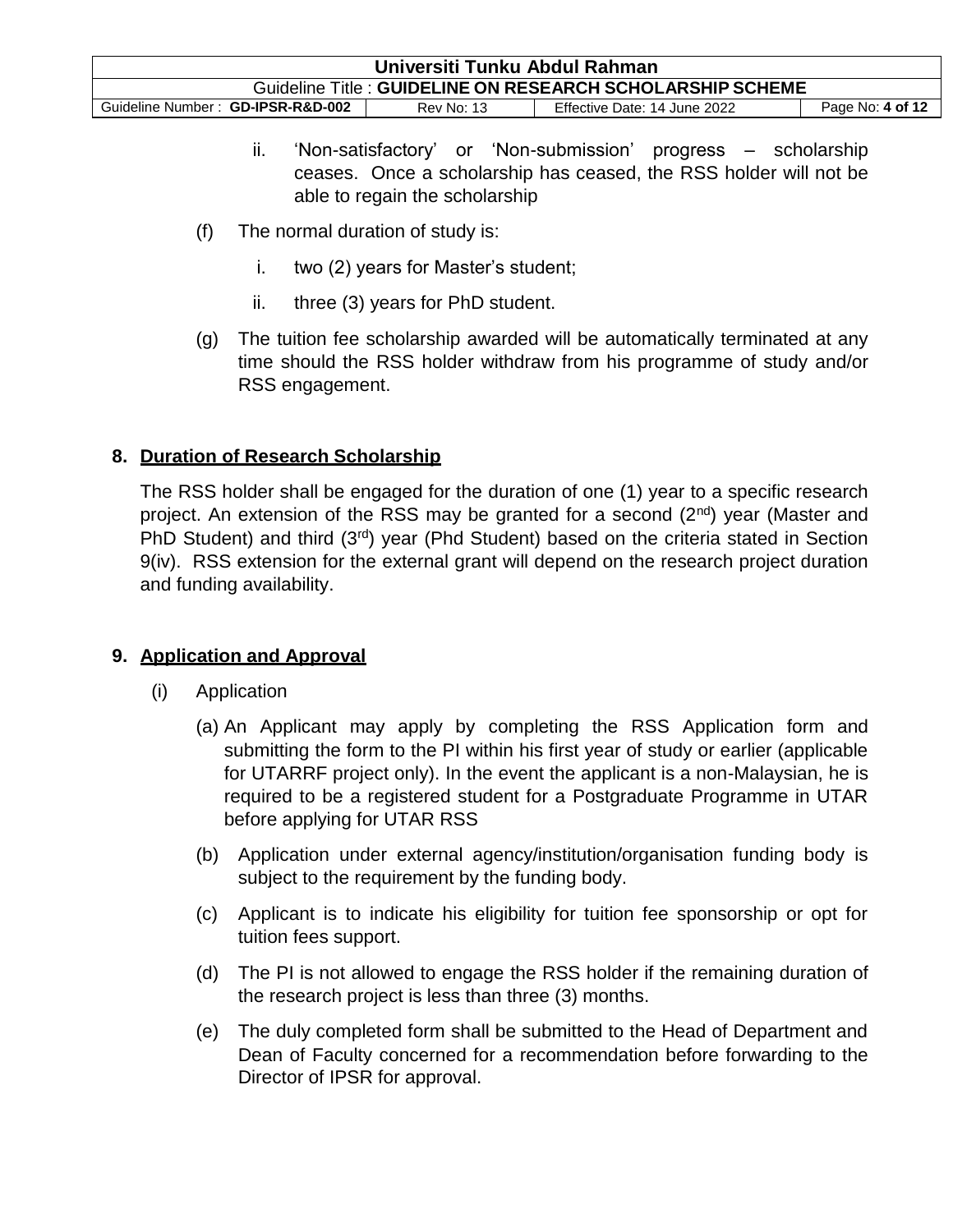| Universiti Tunku Abdul Rahman                                                                              |  |  |  |  |
|------------------------------------------------------------------------------------------------------------|--|--|--|--|
| Guideline Title: GUIDELINE ON RESEARCH SCHOLARSHIP SCHEME                                                  |  |  |  |  |
| Guideline Number: GD-IPSR-R&D-002<br>Effective Date: 14 June 2022<br>Page No: 5 of 12<br><b>Rev No: 13</b> |  |  |  |  |

- (ii) Offer letter
	- (a) The offer letter for the successful applicant of RSS will be issued by the Director of IPSR.
	- (b) The RSS holder offer letter shall contain the following information:
		- Project details
		- Engagement period
		- The amount payable per month
		- Amount of tuition fees support (if the RSS holder opts for Tuition Fee Support)
- (iii) Acceptance letter
	- (a) The applicant has to confirm the acceptance by signing the Acceptance Letter for RSS (UTAR-IPSR- RS-002) within two (2) weeks from the date of the offer letter.
	- (b) The RSS holder will discuss with the PI and agree on the targets to be achieved in one (1) year. A copy of the RSS target setting form is to be submitted to the Director of IPSR, together with the acceptance letter.
	- (c) The RSS holder is required to register for a postgraduate programme in UTAR within three (3) months from the start date of RSS appointment.
- (iv) Extension of the RSS holder's engagement period
	- (a) The RSS holder who wishes to seek for an extension is required to make an application using the relevant form (Application for Extension of RSS Form) in which he/she reports on the achievement of his targets and submit the completed form to IPSR three (3) months before the end date of the RSS holder's appointment.
	- (b) The approval of the extension application for a Master's student shall be subjected to the following:
		- 1. Registration as a Master student in UTAR within three (3) months from the start date of the RSS holder's appointment
		- 2. The RSS holder has obtained satisfactory grade in the proposal defence in the first attempt and within six (6) months upon the RSS appointment or upon registration into the Master's programme; whichever earlier.
		- 3. The RSS holder has passed the compulsory courses within one (1) year from the date of registration as a Master student in UTAR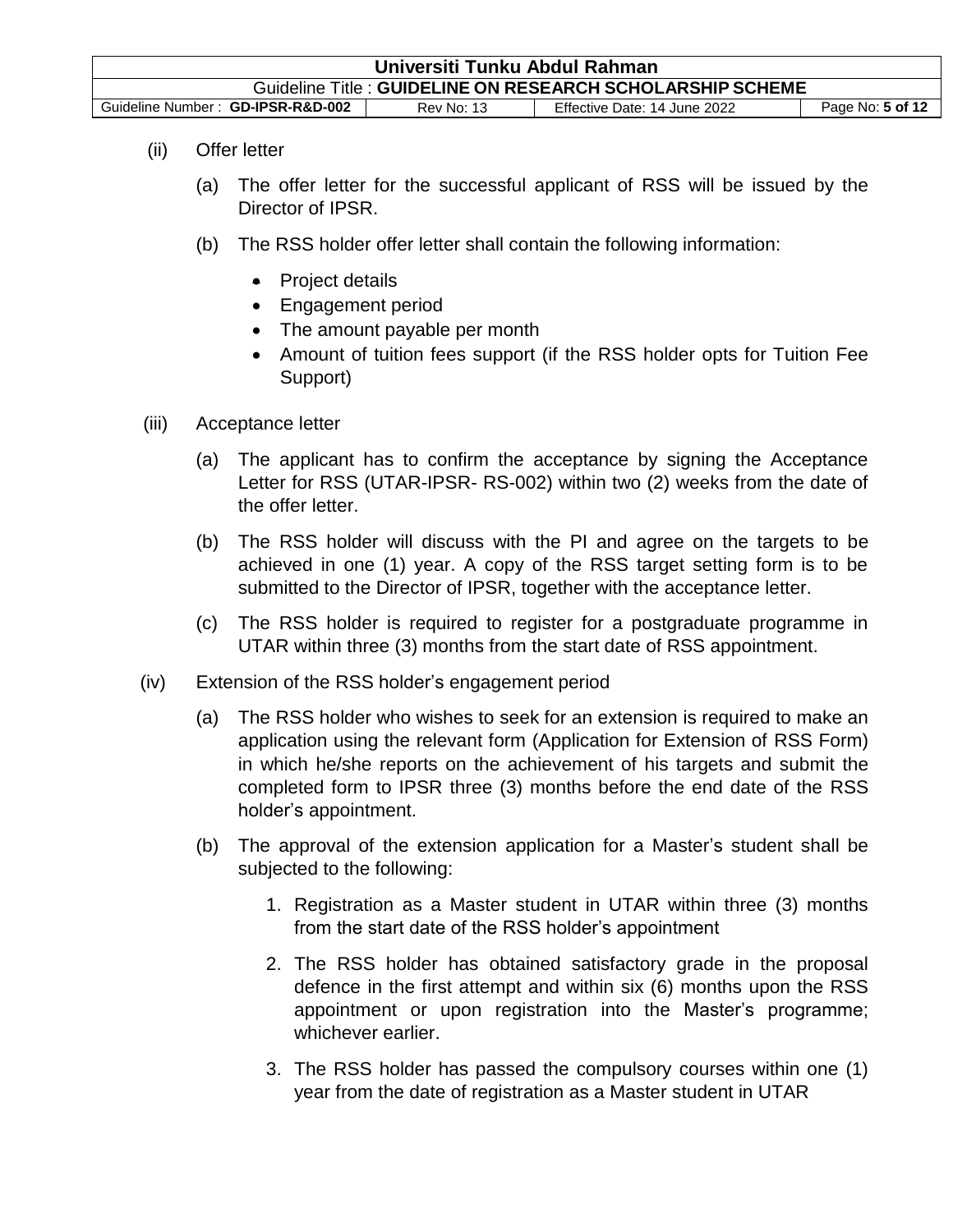| Universiti Tunku Abdul Rahman                                                                              |  |  |  |  |
|------------------------------------------------------------------------------------------------------------|--|--|--|--|
| Guideline Title: GUIDELINE ON RESEARCH SCHOLARSHIP SCHEME                                                  |  |  |  |  |
| Guideline Number: GD-IPSR-R&D-002<br>Effective Date: 14 June 2022<br>Page No: 6 of 12<br><b>Rev No: 13</b> |  |  |  |  |

- 4. The RSS holder has obtained full attendance in his/her "Meeting Log with Supervisors" without warning letter issued on his/her attendance
- 5. The RSS holder has obtained satisfactory grade in the Research Progress Report in his/her Master study without warning letter issued for non-submission
- 6. The duration of extension requested shall not exceed twelve (12) months and the total engagement period of the RSS holder shall not exceed twenty-four (24) months upon RSS appointment or upon registration into Master by Research Programme; whichever earlier.
- 7. The RSS holder and the PI may appeal by providing a strong justification, if sections  $9(iv)(b)(i)$  - (iv) are not fulfilled, for consideration by the recommendation and approval committee.
- (c) The approval of the extension application for PhD Student shall be subjected to the following:
	- (I) Criteria for extension Second Year PhD Study:
		- 1. Registration as a PhD student in UTAR within three (3) months from the start date of the RSS holder's appointment
		- 2. The RSS holder has obtained satisfactory grade in the proposal defence in the first attempt and withinnine (9) months upon RSS appointment or upon registration into the PhD programme; whichever earlier.
		- 3. The RSS holder has passed the compulsory courses within one (1) year from the date of registration as a PhD student in UTAR.
		- 4. The RSS holder has obtained full attendance in his/her "Meeting Log with Supervisors" without warning letter issued on his/her attendance.
		- 5. The RSS holder has obtained satisfactory grade in the Research Progress Report in his/her PhD study without warning letter issued for non-submission.
		- 6. The RSS holder and the PI may appeal by providing a strong justification, if sections 9(iv)(c)(I)(i)-(iv) are not fulfilled, for consideration by the recommendation and approval committee.
		- 7. The duration of extension requested for Second Year PhD Study shall not exceed twelve (12) months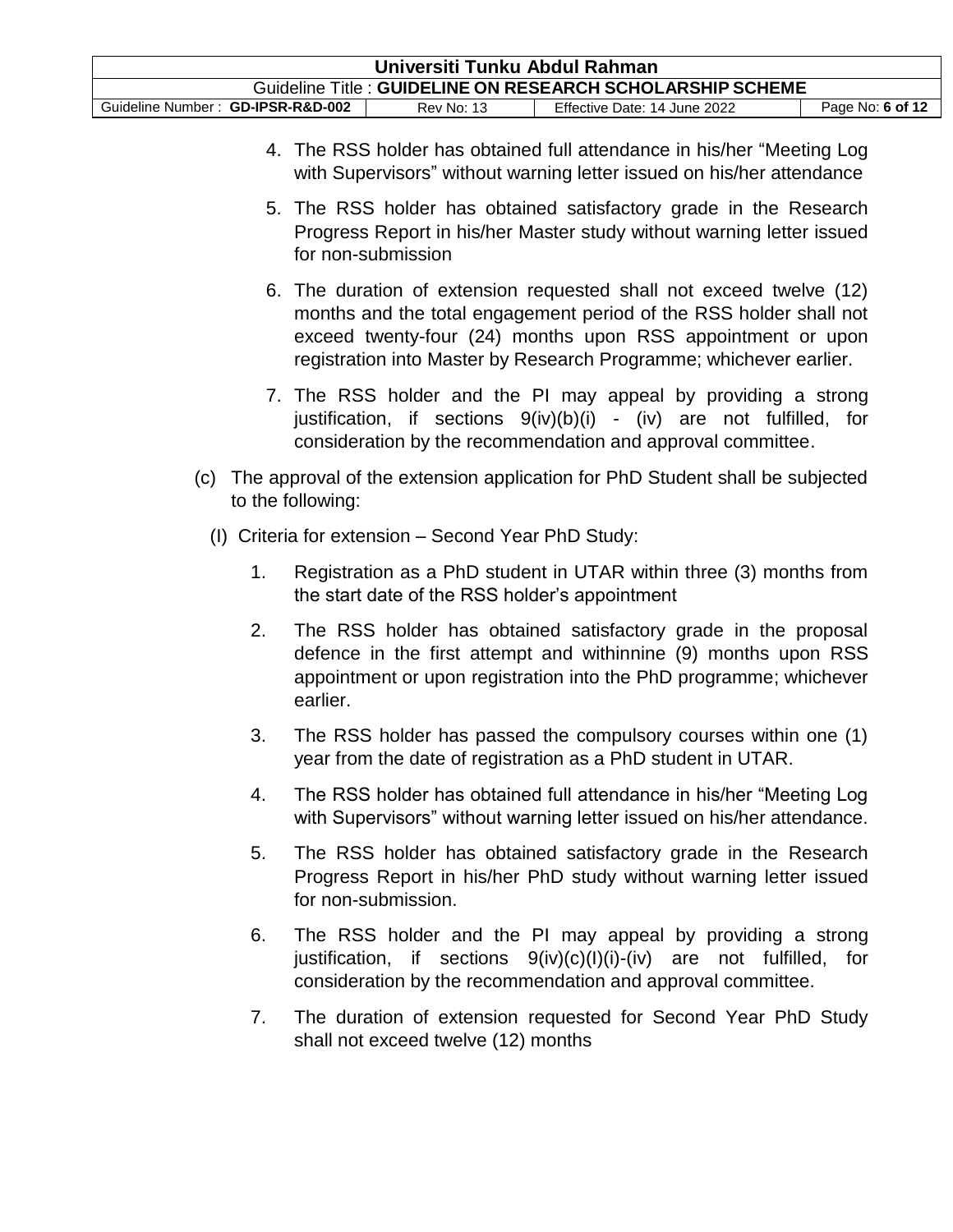| Universiti Tunku Abdul Rahman                                                                              |  |  |  |  |
|------------------------------------------------------------------------------------------------------------|--|--|--|--|
| Guideline Title: GUIDELINE ON RESEARCH SCHOLARSHIP SCHEME                                                  |  |  |  |  |
| Guideline Number: GD-IPSR-R&D-002<br>Effective Date: 14 June 2022<br>Page No: <b>7 of 12</b><br>Rev No: 13 |  |  |  |  |

#### (II) Criteria for extension – Third Year PhD study:

- 1. The RSS holder has obtained full attendance in his/her "Meeting Log with Supervisors" without warning letter issued on his/her attendance.
- 2. The RSS holder has obtained satisfactory grade in the Research Progress Report in his/her PhD study without warning letter issued for non-submission.
- 3. The RSS holder has presented one Conference Paper indexed by Clarivate Analytics Web of Science or Scopus (POL-IPSR-PSU-002 Policy on Publication Requirement to Graduate).
- 4. The RSS holder has submitted one Journal Paper indexed by Clarivate Analytics Web of Science, Scopus or other indices shown in the publication scoring system (POL-IPSR-PSU-002 Policy on Publication Requirement to Graduate).
- 5. The RSS holder and the PI may appeal by providing a strong justification, if sections 9(iv)(c)(II)(iii)-(iv) are not fulfilled, for consideration by the recommendation and approval committee.
- 6. The duration of extension requested for Third Year PhD Study shall not exceed twelve (12) months.
- 7. Total engagement period of the RSS holder shall not exceed thirtysix (36) months upon RSS appointment or upon registration into PhD Programme; whichever earlier.
- (III) The application for extension for PhD student previously sponsored under external funding may be considered subject to the justification provided and IPSR Director's recommendation.
- (d) Recommendation and approval committee for the extension:
	- 1. Recommendation by Faculty R&D and Postgraduate Committee (FRDPC).
	- 2. Recommendation by the Faculty Board.
	- 3. Recommendation by R&D and Commercialisation Committee (RDCC).
	- 4. Approval by Senior Management Committee (SMC), in which the decision is final.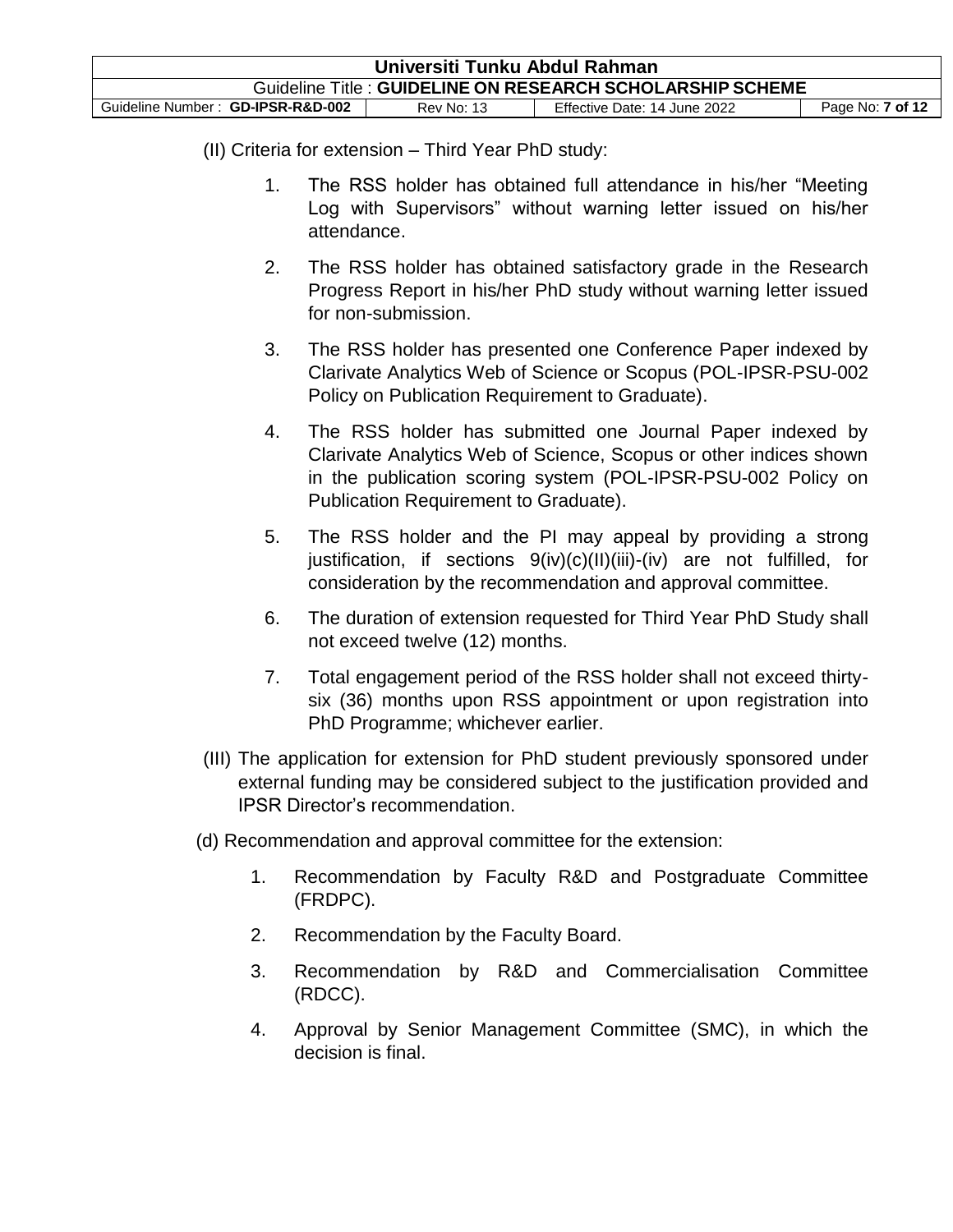| Universiti Tunku Abdul Rahman                                                                              |  |  |  |  |
|------------------------------------------------------------------------------------------------------------|--|--|--|--|
| Guideline Title: GUIDELINE ON RESEARCH SCHOLARSHIP SCHEME                                                  |  |  |  |  |
| Guideline Number: GD-IPSR-R&D-002<br>Effective Date: 14 June 2022<br>Page No: 8 of 12<br><b>Rev No: 13</b> |  |  |  |  |

### **10.Termination**

- (i) The RSS shall be terminated at the expiry of the engagement period or any time on the occurrence of any of the following:
	- (a) The RSS holder fails to perform his/her duties satisfactorily which includes obtaining satisfactory grade in the proposal defence within six (6) months upon registration into a Master's degree programme or within nine (9) months upon registration into a PhD degree programme.
	- (b) The RSS holder's services are no longer required in the project or the work assigned under the project has been completed
	- (c) The work for which the RSS holder is engaged to perform has been suspended or ceased.
	- (d) Any gross misconduct, insubordination and persistent absence from work without approval on the RSS holder's part.
	- (e) The RSS holder withdrew/is terminated from Postgraduate Programme.
	- (f) The RSS holder has completed his/her Postgraduate Study.
- (ii) The RSS holder can terminate his/her RSS by giving two (2) weeks' notice in writing to the PI. The letter will have to be forwarded to IPSR for endorsement from Director of IPSR.
- (iii) The PI can terminate the RSS by giving two (2) weeks' notice in writing to the Director of IPSR. The PI is advised to discuss with the RSS holder prior to any termination.
- (iv) Upon termination, the University shall have no further obligation to the RSS holder.

# **11.Payment**

- (i) IPSR will instruct UTAR Division of Finance to issue monthly RSS payment.
- (ii) The payment of RSS monthly stipend for UTARRF including the top-up stipend shall be discontinued if the RSS holder fails to:
	- (a) Register into a postgraduate programme within three (3) months of RSS appointment, or
	- (b) Obtain satisfactory grade in the proposal defence within six (6) months upon RSS appointment or upon registration into a Master's degree programme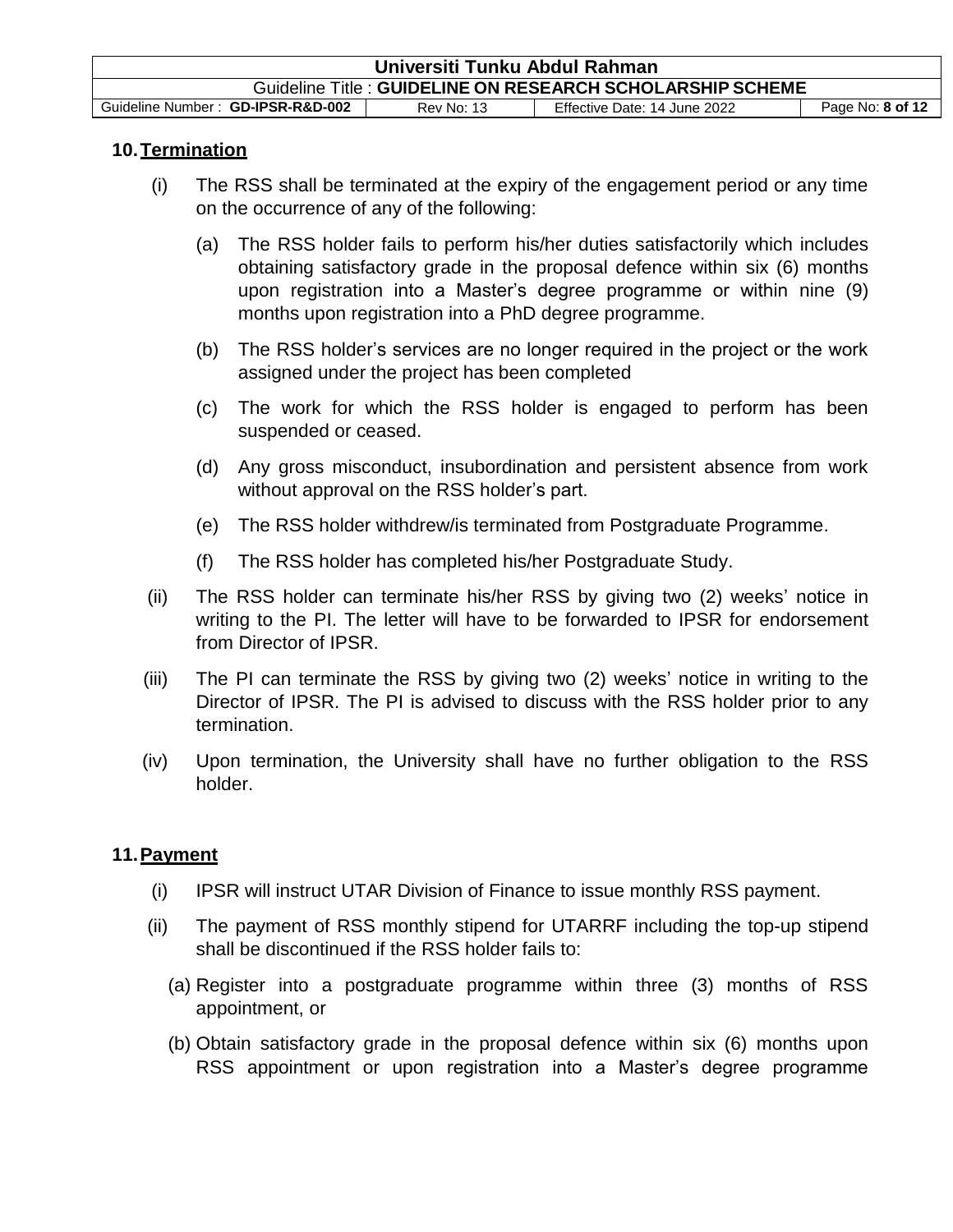| Universiti Tunku Abdul Rahman                                                                       |  |  |  |  |
|-----------------------------------------------------------------------------------------------------|--|--|--|--|
| Guideline Title: GUIDELINE ON RESEARCH SCHOLARSHIP SCHEME                                           |  |  |  |  |
| Guideline Number: GD-IPSR-R&D-002<br>Effective Date: 14 June 2022<br>Page No: 9 of 12<br>Rev No: 13 |  |  |  |  |

(whichever earlier); or within nine (9) months upon RSS appointment or upon registration into a PhD degree programme (whichever earlier), or

- (c) Conduct the work completion seminar at least three (3) months before the end of the RSS extension period (for Master's degree only), or
- (d) Conduct the work completion seminar at least three (3) months before the end of second RSS extension period (for PhD's degree only).
- (e) The RSS apply for leave or Leave of Absence (LoA) for more than one month.
- (iii) The payment of RSS monthly stipend shall recommence once the following condition is fulfilled:

(a) For RSS holder who has been appointed as RSS before registering into a postgraduate programme in UTAR:

- The RSS holder registered into a postgraduate programme in UTAR, or

- The RSS holder has obtained satisfactory grade in the proposal defence within six (6) months upon registration into a Master's degree programme or within nine (9) months upon registration into a PhD degree programme, or

- The RSS holder and the PI provide strong justification for not fulfilling either one of the items in section 11(ii) (a) and (b).

(b) For all RSS holders:

- The RSS holder pursuing Master's degree programme has conducted the work completion seminar within twenty-four (24) months of the RSS appointment, or

- The RSS holder pursuing PhD degree programme has conducted the work completion seminar within thirty-six (36) months of the RSS appointment, or

- The RSS holder returned to campus upon the end of LoA.

- (iv) The recommencement of payment of RSS monthly stipend will not be backdated to cover the period of discontinuity.
- (v) The payment of RSS monthly stipend under UTARRF and the top-up stipend shall be discontinued upon completion of study based on Senate's approval.
- (vi) The payment of RSS monthly stipend under UTARRF and the top-up stipend for international student shall be discontinued if the RSS holder returned to home country permanently before completion of study.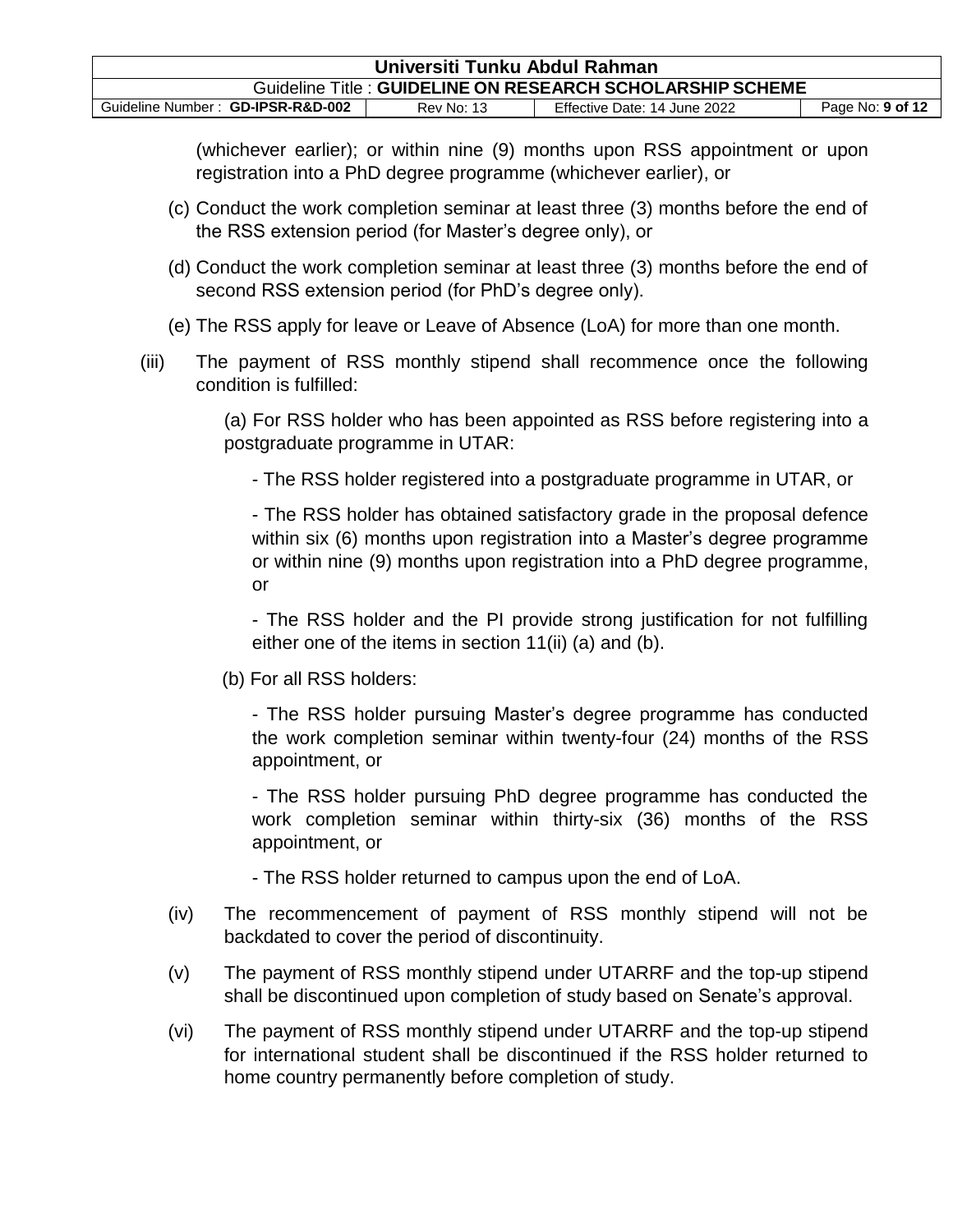| Universiti Tunku Abdul Rahman                                                                               |  |  |  |  |
|-------------------------------------------------------------------------------------------------------------|--|--|--|--|
| Guideline Title: GUIDELINE ON RESEARCH SCHOLARSHIP SCHEME                                                   |  |  |  |  |
| Page No: 10 of 12<br>Guideline Number: GD-IPSR-R&D-002<br>Effective Date: 14 June 2022<br><b>Rev No: 13</b> |  |  |  |  |

(vi) The payment of RSS monthly stipend under external agency/institution/organisation funding body's requirement shall be discontinued upon completion of project duration or subject to the requirement specified by the funding body.

# **12.EPF and, SOCSO.**

There shall be no contribution to EPF or SOCSO.

# **13.Benefits**

The RSS holder is not entitled to any benefits accorded to the permanent staff of UTAR.

### **14.Personal Accident & Medical Benefits**

- (i) The RSS holder does not qualify for medical benefits and any other benefits accorded to the permanent staff of the University.
- (ii) The RSS holder is required to obtain personal accident insurance coverage with/without medical benefits. The PI shall be responsible for ensuring this implementation.

#### **15.Parking**

The RSS holder will not be accorded staff parking privilege.

#### **13.Duties and Transfer**

- (i) The RSS holder is required to perform his/her assigned duties diligently.
- (ii) The RSS holder under UTARRF may be required to serve the University in lab demonstration or administrative duties with the following conditions:
	- Maximum of eight (8) hours weekly.
	- Not permitted to assist in marking and/or keying in marks of examinations scripts, tutorial assignments, and lab reports.
	- The task is to be assigned by IPSR.
- (iii) The University reserves the right to transfer, relocate, second or reassign the RSS holder to another department or faculty within the University.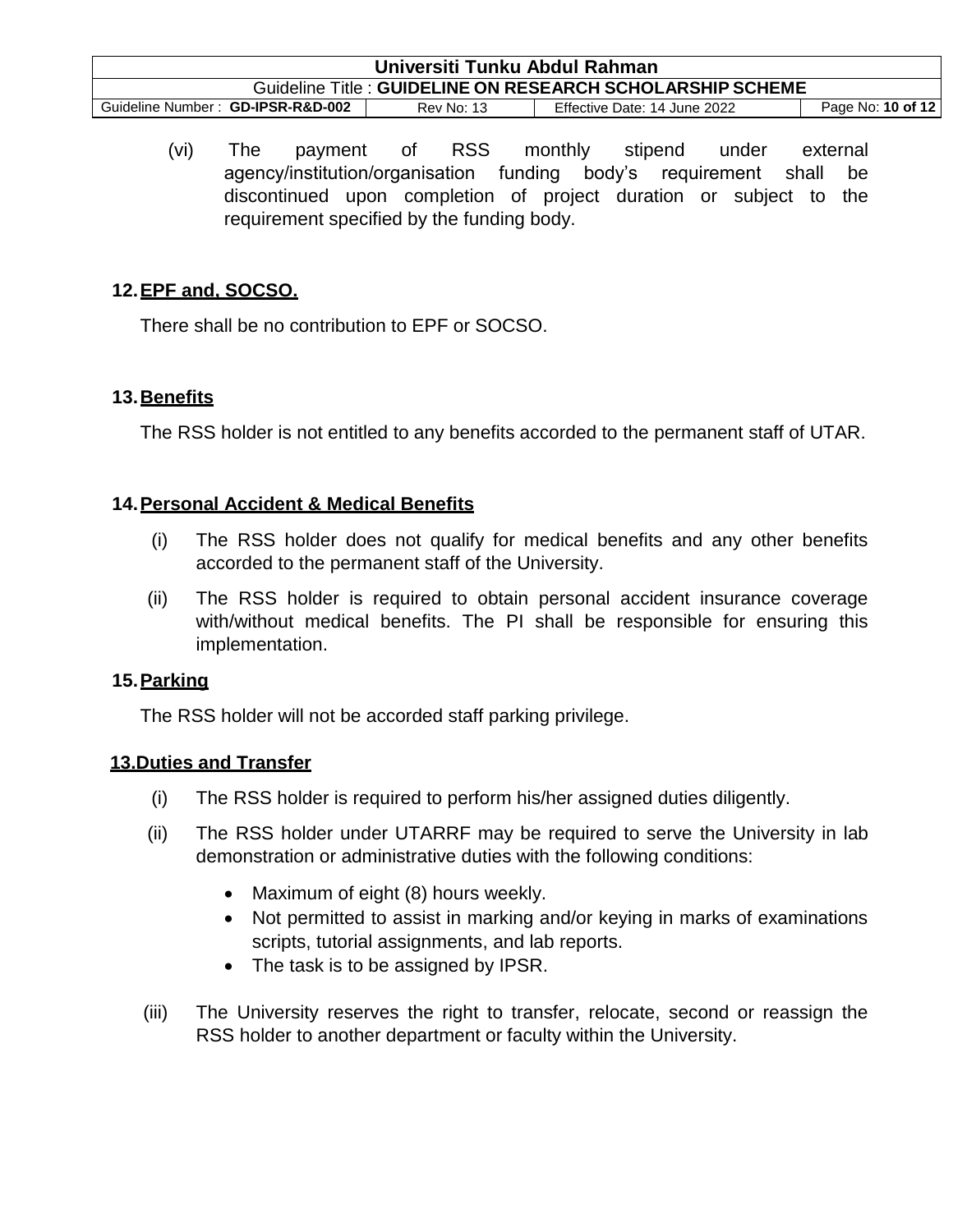| Universiti Tunku Abdul Rahman                                                                               |  |  |  |  |
|-------------------------------------------------------------------------------------------------------------|--|--|--|--|
| Guideline Title: GUIDELINE ON RESEARCH SCHOLARSHIP SCHEME                                                   |  |  |  |  |
| Guideline Number: GD-IPSR-R&D-002<br>Page No: 11 of 12<br>Effective Date: 14 June 2022<br><b>Rev No: 13</b> |  |  |  |  |

#### **14.Rules and Regulations**

The RSS holder is required to comply with the University's policies, rules, and regulations (including any codes of conduct) currently in force and implemented from time to time. Failure to do so, the RSS holder may be subjected to disciplinary actions by the University at the University's absolute discretion.

### **15.Occupational Safety and Health Policy**

The RSS holder is required to comply with the relevant provision of the Occupational Safety and Health Act 1994:

- (i) Take reasonable safety and health measure for himself and others.
- (ii) Cooperate with his superior or others in any duties assigned.
- (iii) Use and wear at all times, any protective equipment or clothing provided by the University.
- (iv) Comply with any instruction or measure on occupational safety and health instituted by the University.

# **16.Confidentiality**

The RSS holder must keep in strict confidence all commercial and technical information in whatever form acquired, directly or directly from UTAR or the project in connection to his/her engagement with UTAR, hereinafter called 'Confidential Information' for any purpose other than those contemplated in your engagement. Further, the RSS holder shall not disclose any Confidential Information to any third party for any purpose without the prior written consent of UTAR.

#### **17.Conflict of Interest**

Unless expressly agreed to by UTAR in advance, The RSS holder shall not seek out, embark upon or be engaged in any other business industry, enterprise or appointment of any kind.

# **18. Proprietary Rights**

- (i) UTAR shall have the sole and exclusive right to all intellectual property rights that you gained and/or acquire while performing your duties during the engagement. The intellectual properties shall include discoveries, innovations, and inventions made and stored physically or electronically such as printed materials, computer software, presentation materials, etc.
- (ii) UTAR shall have the right to use these intellectual properties at its discretion in whatever form, manner or purpose.